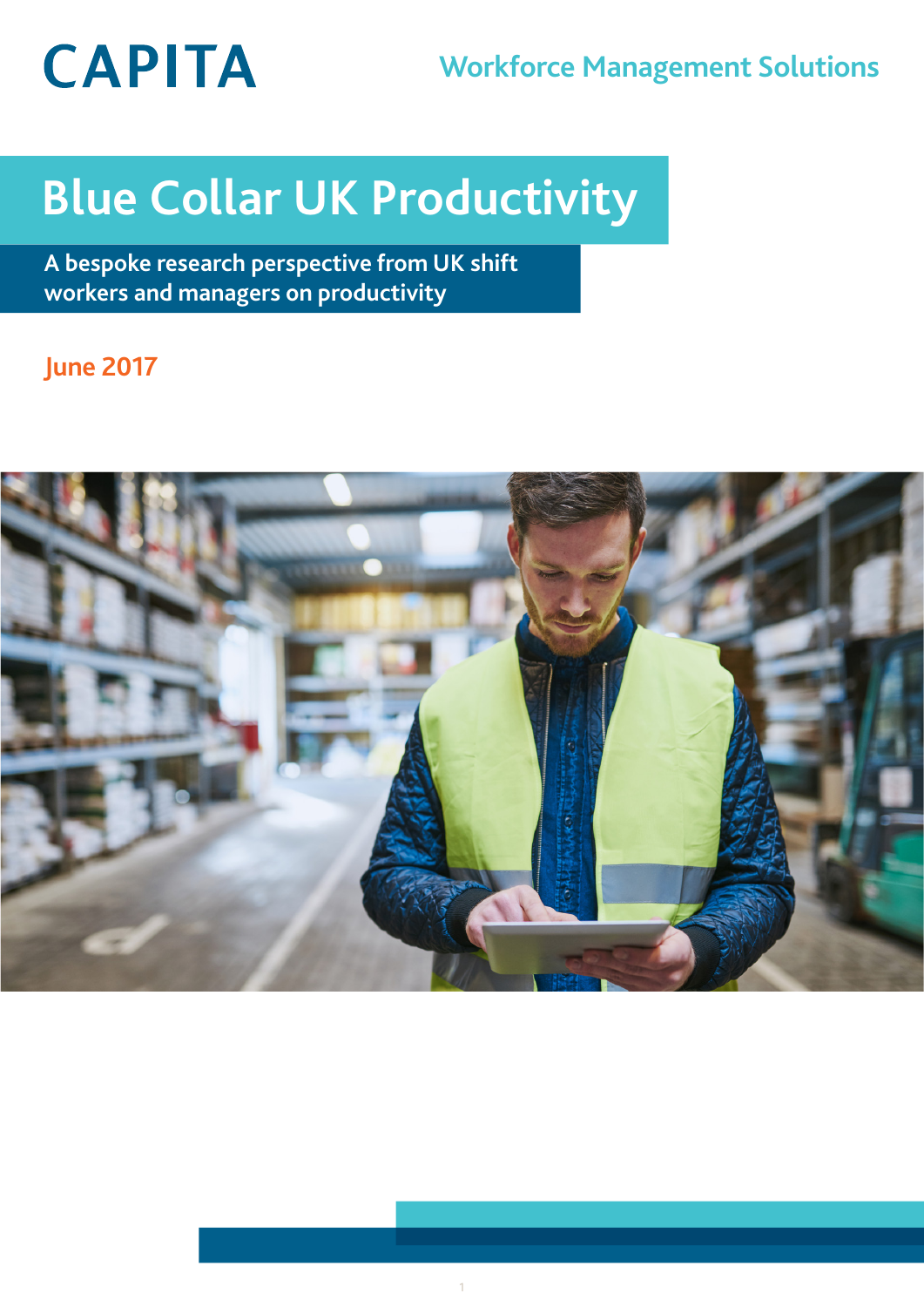# **Productivity in the UK**

**The state of UK productivity is the foundation of many arguments between business and government, but never more so with the UK's imminent departure from the European Union. The consensus amongst all leading economists and market participants is that the UK needs to lift its game. The challenge facing a post-Brexit United Kingdom is that**

 **productivity has stagnated, a significant issue that has hampered the UK's economic recovery ever since the 2009 downturn. In fact, the Office for National Statistics**  (ONS) reports<sup>1</sup> that output **per hour worked and output per job is barely higher than in 2007. This slowdown in UK productivity is the most significant of the G7 member countries.** 

## **So what, or where, is the problem?**

To help understand the sentiment behind the fundamental drivers of UK productivity, we recently commissioned a study into UK companies, surveying 250 bosses and 250 shift workers. The purpose was to get their thoughts on productivity. Our study focused on businesses and employees representative of *'blue collar'* industries, where employees work shift patterns rather than contracted hours.

We shared our findings with some of our key clients, and have captured their thoughts on the issue of productivity, and shared some of their advice.



**Mactaggart and Mickel** have been building homes since 1925. As a family-owned group of companies employing some 500 people, the core business is in creating high quality homes, from contemporary apartments to traditional family houses, with developments underway





deafblind

**McLaren Automotive** is a British manufacturer of luxury, highperformance sports and super cars, located at the McLaren Technology Centre (MTC) in Woking, Surrey.

The key highlights were as follows.

across central Scotland.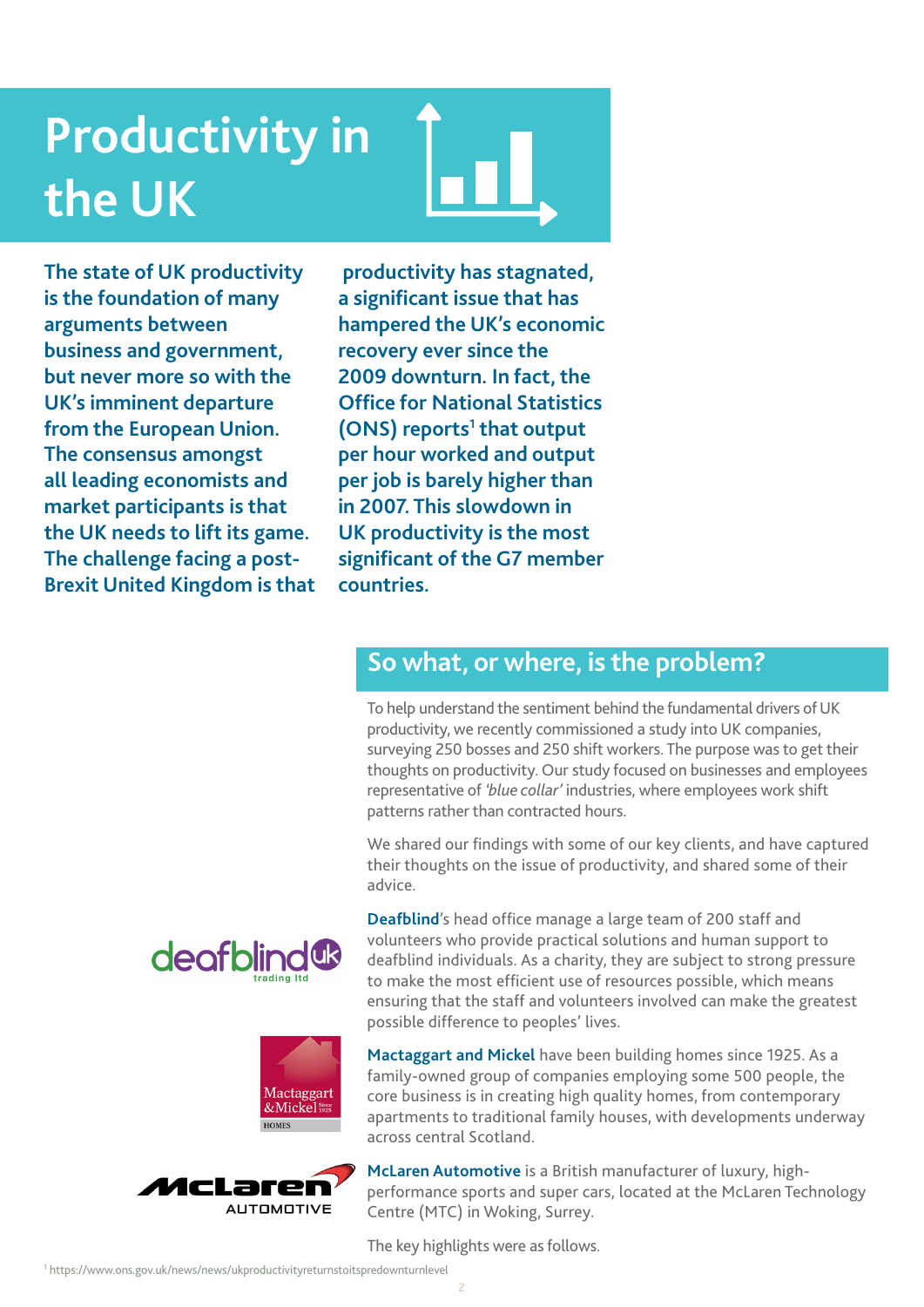## **Productivity is important, but we don't track it...**

We found that whilst 82% of managers recognise that productivity is important for their business, a third of them do not actually track productivity.

When asked how productive they think their business is, only a third responded with very productive. This is in stark contrast to the 87% of managers and 75% of workers who feel that they have high levels of productivity at work.

There is therefore a large disconnect between worker and business productivity – where is this lost input going and what is stopping it from reaching the end output of the business results as a whole? Are business processes getting in the way?

Helen Meadows, Director of HR and Business Support at DeafBlind UK, suspects that this could be due to poor communications. "Typically, individuals and teams are aware of their own efforts and the impact of this effort, but the risk is that this occurs in isolation. At DeafBlind, we are continuously looking at how well

the organisation communicates internally, and ensuring that employees have the 'big picture'".

Defining productivity is often the challenge, given that it can be interpreted in different ways depending on where you sit in the business, or indeed the type of business you are in. At leading car manufacturer McLaren Automotive, Head of Operations, Mark Leonard, defines productivity at a very fundamental level - the number of cars made over a given time period.

For leading Scottish home builder, Mactaggart and Mickel Group, Group Finance Director Paul McAninch sees a similar theme, in that productivity is not the cornerstone of their focus but the ultimate outcome. There are, literally, a number of building blocks that drive the performance that leads to better productivity. Commenting on some of the survey's findings, Paul wonders whether there is "too much complexity in business, with companies losing sight of what is important".



#### **How do managers measure business performance? Top 3 choices:**

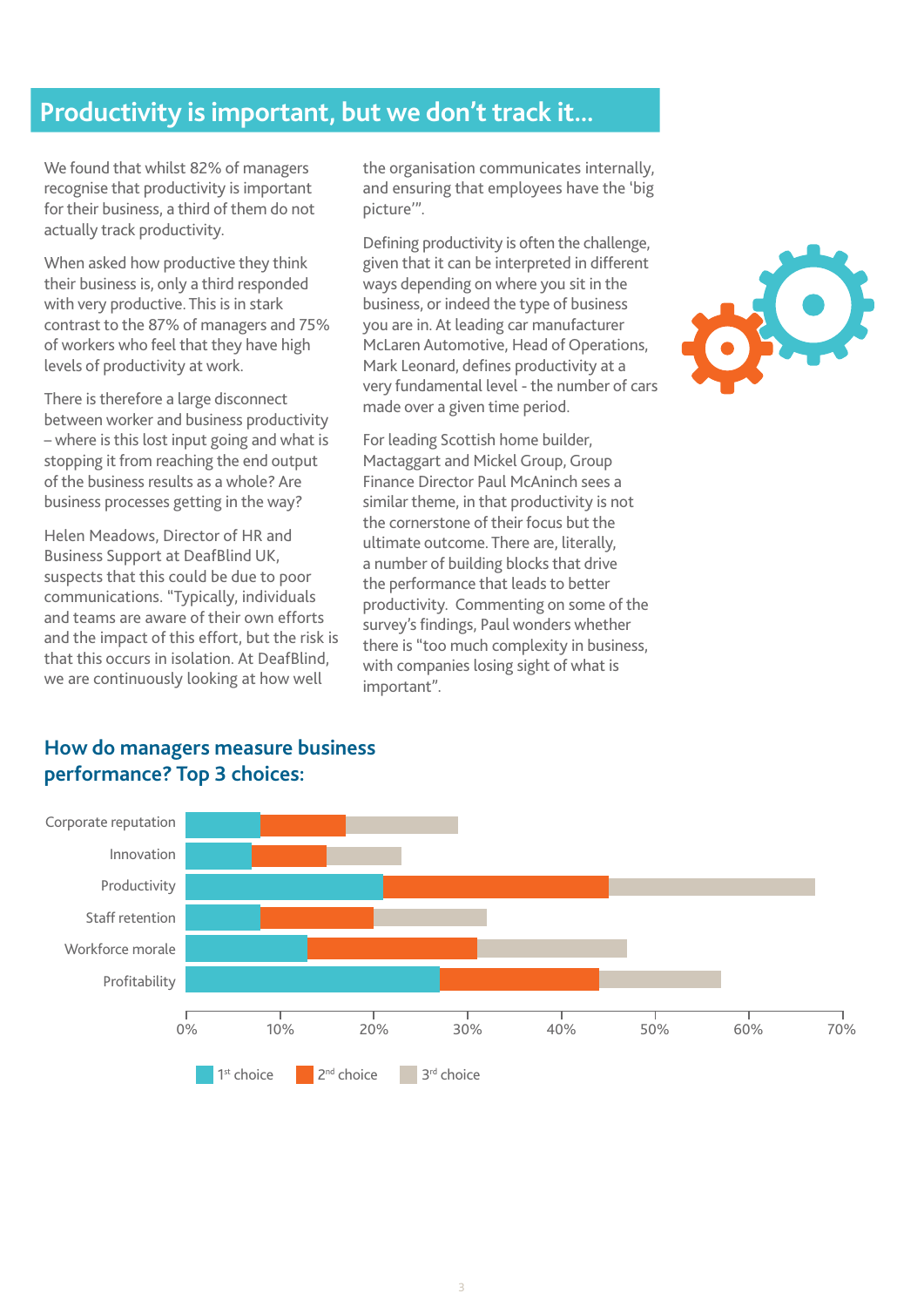## **Motivational techniques**

Nine out of ten managers feel that they motivate their employees to improve productivity, with 60% responding that saying 'thank you' motivates their team. However, when surveyed, employees had a rather different opinion with over 40% of UK workers stating that their organisation has no real way of motivating the workforce.

With motivation by managers widely thought to be a huge driver of employee productivity, this shows a huge disconnect between managers and employees. This is clearly something that organisations need to re-evaluate and assess how they are communicating to their employees.

DeafBlind believe that the role of management in recognition of people is a primary driver of staff engagement and retention. According to Helen Meadows, "all employees want to hear about what is being done, about successes, and to hear about their role in the context of a growing organisation".

McLaren Automotive cites training as key to employee productivity. "In specialist manufacturing, the cycle times on specific tasks are much longer than in, say, higher volume manufacturing" says Mark Leonard. "A complex product has higher complexity and requires higher technological know-how. To tackle this, you either need to recruit in employees with higher skills levels, or invest in your people".

Flexi-time and flexible working practices appear to have a material impact. Many employees increasingly see incentives as less about pay or private health cover, and more about work-life balance by having, for example, the flexibility to manage childcare. Mactaggart & Mickel aspire to empower their employees to make decisions on what flexi time suits themselves as individuals.

Furthermore, Paul McAninch sees that "flexitime has been key for employee recruitment, employee engagement and staff retention".

### **What does your employer do to make you feel motivated?**

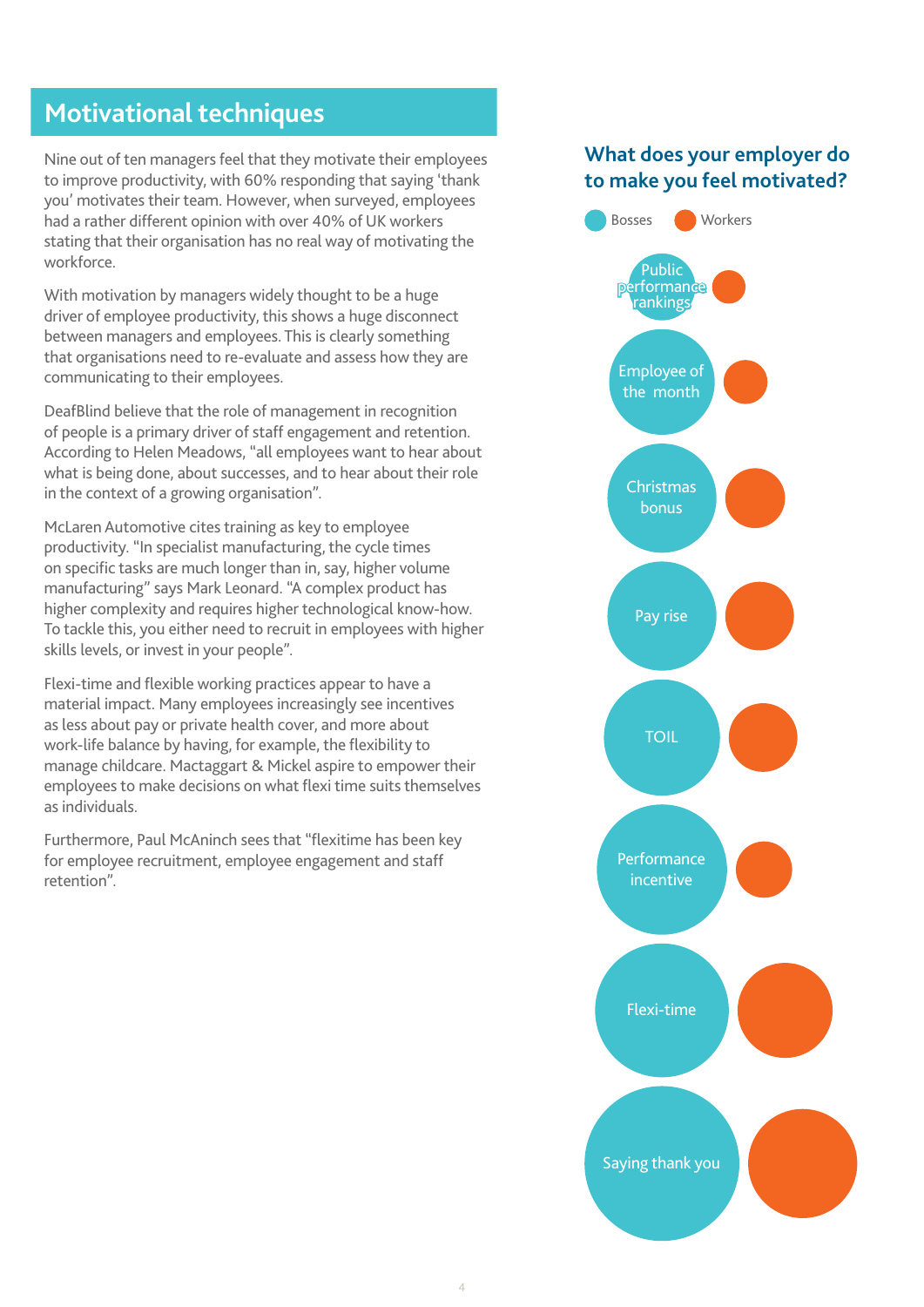### **What causes you to be unproductive at work?**



## **Bad management**

The disconnect between employers and employees is highlighted once again when respondents were asked about causes of lost productivity. A third of employees cited talking to colleagues, whilst 51% of managers gave this reason when asked about their team's behaviour. Interestingly 27% of employees said nothing at all, but management took a different view with 44% blaming tea and smoking breaks.

Perhaps most tellingly of all, 23% of employees stated bad management as a cause of unproductivity, and 25% of managers agreed with this.

The correlation between employee and managers citing bad management suggests that organisations need to address management styles and ensure that employees are receiving the support they need to carry out their jobs efficiently and to the highest quality.

Mactaggart & Mickel has for some time regarded its management ethos as focusing on empowerment and collaboration, rather than 'command-control' or top-down management. In construction, a successful project requires getting the right information to the right people at the right time. Their approach is to move away from functional silos to 'working hubs', where the project lead will vary according to where they are at in the process. Leadership and the teamoriented culture enables autonomy.

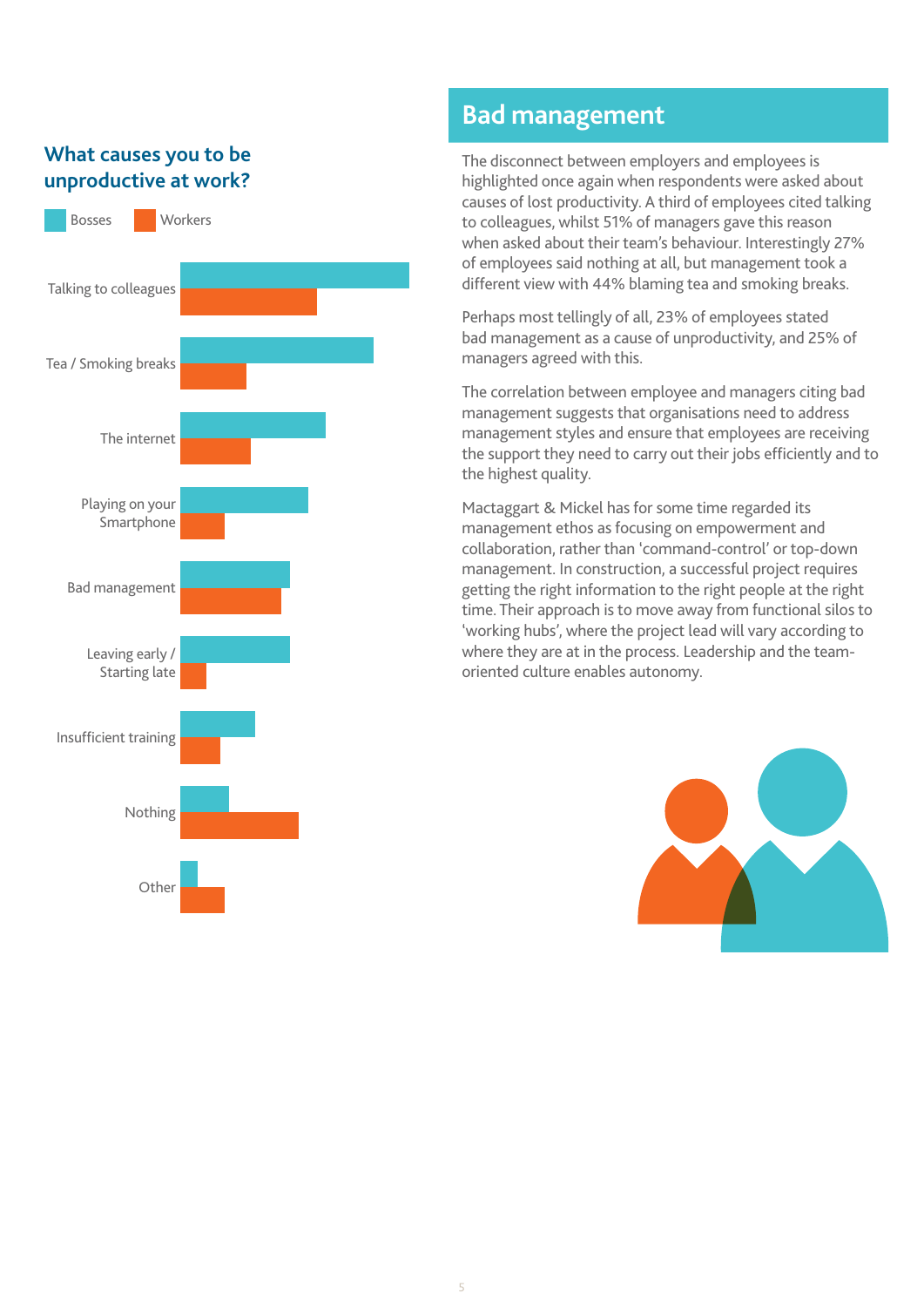## **Lose track of time?**

Do you ever feel you waste time at work? Well, you wouldn't be alone... Two thirds of all employees responded that they wasted at least an hour a day at work. However, managers felt that over three quarters of employees wasted up to two hours a day. This links back to a potential cause of lost productivity and could be where the reported bad management is coming into force.



However, Helen Meadows argues that quite often, talk is work. "The informal conversations often drive productivity in people that share a common aim and purpose. Informal communications is the oil that binds people together, and helps to foster a team spirit for employees dealing with difficult issues".

### **Shift pattern vs Productivity**

We were pleasantly surprised to learn that two thirds of respondents work flexible shift patterns, with only 3% on the traditional 4-on/4-off continental pattern.

Over 80% of employees were happy with their shift patterns but this still leaves a missing link between shift patterns and productivity. It would appear that shift patterns, and being satisfied with them, do not positively impact on productivity levels. Employees are not asking themselves, or being challenged by management, on how can they get the most out of their time and how can they become more productive.

The challenge for operational staff is that, quite often, there is less room for flexibility. At McLaren Automotive, being one minute late could mean a car gets missed.

For DeafBlind, employee shift patterns reflect their customer base – who often require flexibility in their care. "As an employer", Helen explains, "you need to be respectful of your employee welfare, especially as this is key to delivering an effective, and productive, service". The challenges notwithstanding, the opportunities are clear.

At Mactaggart &Mickel, Flexi-time has led to less 'presenteeism', and has been a big incentive for new employees. "Employees see incentives as less about pay or private health cover" explains Paul McAninch, "and more about work-life balance by having, for example, the flexibility to manage childcare".



**What kind of shift pattern are you on?**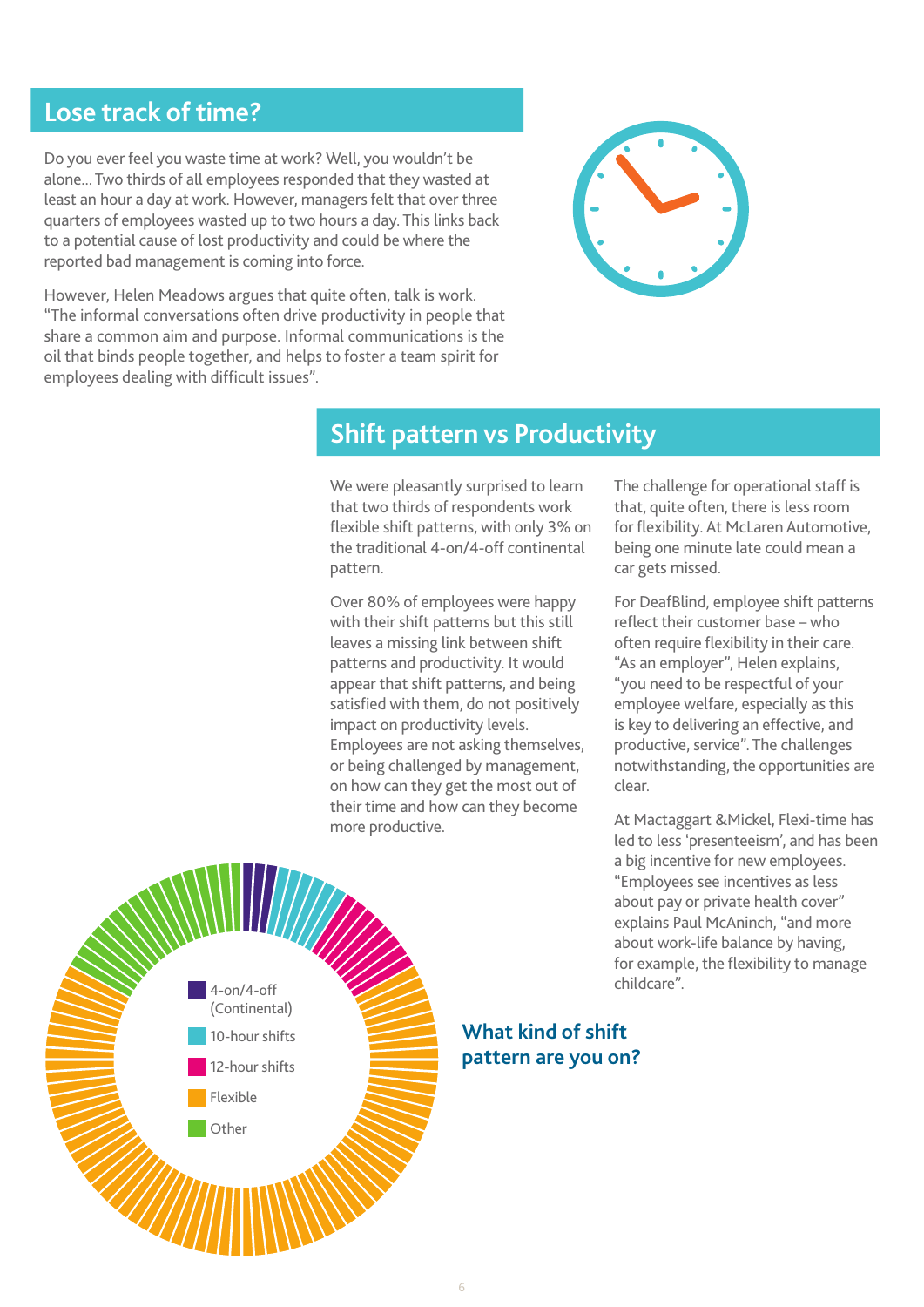## **Conclusions**

Our report highlights some key challenges that impact the ability of 'blue collar' organisations to maximise their productivity. The data would appear to highlight some real disconnects between management and employees – with both camps apparently laying blame with one another. However, in analysing our findings in collaboration with a cross-industry panel of experts, some key themes emerge on how best-practice British companies are tackling the challenges of lifting performance, and are focusing on productivity in a challenging economy.

In essence, productivity really does sit at the employee level.

We conclude that improving productivity means that the focus needs to be on your culture, on empowering your people, and being clear in your communications.

#### People get motivated when they feel that they have meaningful influence on decisions.

People want to join DeafBlind so that they can have a positive impact in society, and to make a difference. At McLaren Automotive, the culture is very much focused on creating the right environment for its people to succeed, and the business takes a bottom-up approach on this. The same principles apply at Mactaggart and Mickel too: Flat hierarchies where and when possible, promoting shared responsibility for decision making – means employees have a greater sense of pride and a real sense of achievement.

#### How you treat failures is key.

Failure should be about continuous improvement, rather than encouraging a blame culture. For McLaren Automotive, the pressure of building a world-class premium product is that the mantra is 'get it right first time'. But this doesn't mean that mistakes are tolerated, and the same applies to all the featured organisations. Instead, it is about building resilience into people.

#### Get the right people, and train them well.

It may be a well-worn cliché, but people really are your greatest asset. However, the right employee culture will help drive both staff retention and your ability to attract new people and, ultimately, productivity. Even though there is a huge shortage of resource in the Scottish construction labour market, Mactaggart & Mickel do not compromise on the calibre of resource that they hire. The recruitment process is robust, primarily because the business recognises that the cost of recruitment is far outweighed by the cost of hiring the wrong people. Whether it is for new people, or the existing team, training is key to future productivity. You either need to recruit in employees with higher skills levels, or invest in your people. The latter often requires real investment – for McLaren this is a training school with a 6 week programme. Productivity is a combination of employee training and their support, and then taking a considered approach on whether they are actually delivering.

#### Flexibility and work life balance.

The report findings suggest that flexibility in the bluecollar workplace is not just 'management talk'; British employees have taken this option up. Flexi-time has been a big incentive for new employees, who see incentives as less about pay and more about work/life balance. Mactaggart and Mickel empower their employees to make decisions on what flexi time suits them based on core hours, promoting the use of technology to support this (such as Skype to manage project meetings). Flexitime has also been key for staff retention. But there are constraints. Employees in difficult environments have restrictions on working hours, and therefore on their work/life balance. This is where the role of management is key.

#### The role of management.

McLaren sees its operational management as really being responsible for the 'clarity of focus', and in overseeing the right behaviours. Mactaggart & Mickel has for some time regarded its management ethos as focusing on empowerment and collaboration rather than 'command-control' management. DeafBlind see the role of management as enabling, rather than enforcing, its employees to do their job. In summary, Management sets the tone for the organisational culture, which is, as Paul McAninch concludes, "not just a huge differentiator in hiring and keeping the right people, but also represents a huge competitive advantage in maximising our shareholder value".